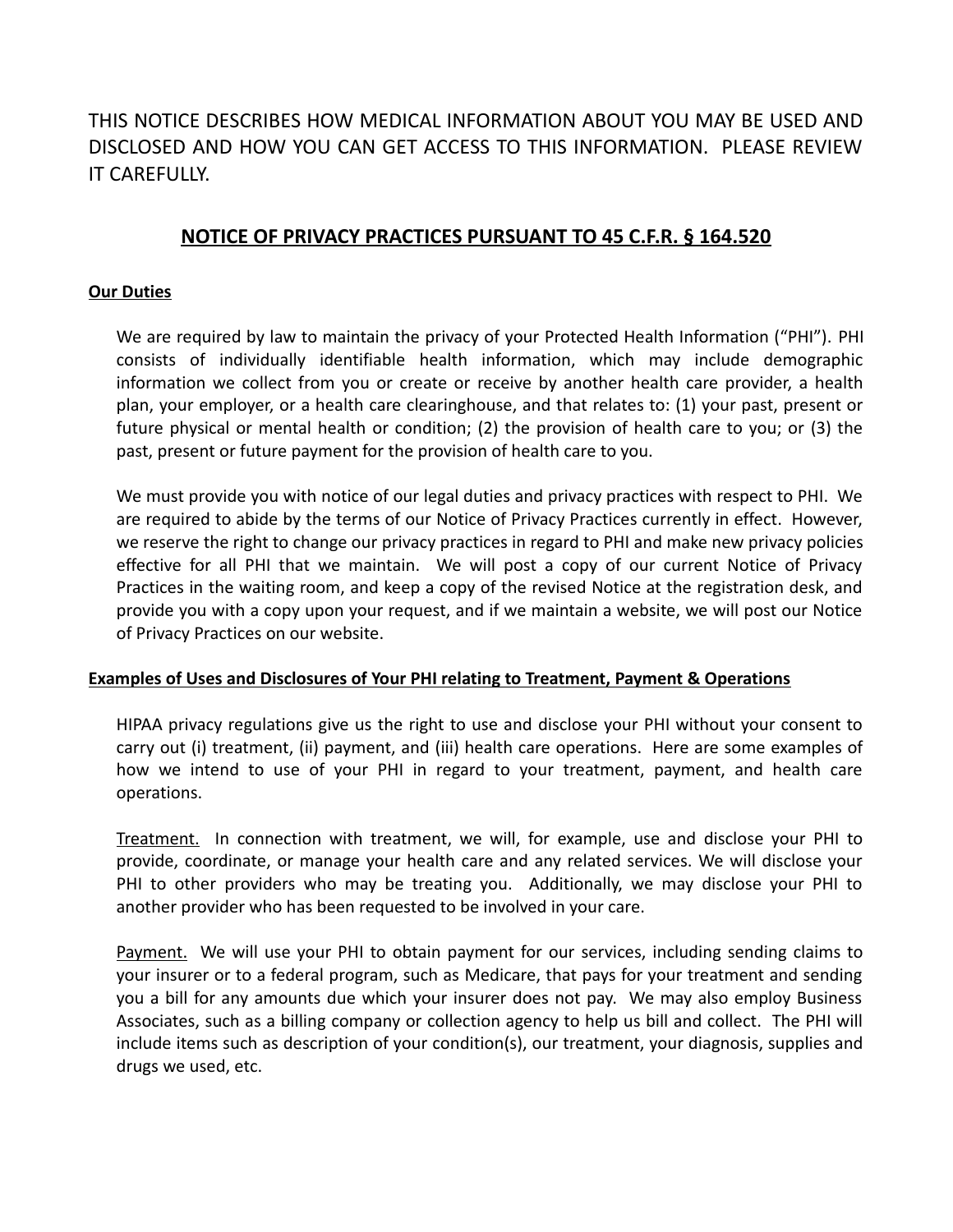Health Care Operations. We will use your PHI to support our business activities, such as allowing our auditors, consultants, or attorneys access to your PHI to audit our claims to determine if we billed you accurately for the services we provided to you, or to evaluate our staff to see if they properly cared for you, or to send information about you to third party Business Associates so they may perform some of our business operations.

### **Description of Other Required or Permitted Uses and Disclosures of Your PHI**

Appointment Reminders. We will call you to remind you of an appointment. We may call your residence, office, or any other number we have on file. We will leave a message if you are not in, and we will state the name of our clinic, the date and time of the appointment, and the address at which the appointment is to be kept. We may also mail you a notice of your appointment to any address we have on file.

As Required by Law. We will use and disclose your PHI when required to by federal, state, or local law. For example, we may receive a subpoena for which we are required by law to provide copies of your medical file.

To Avert a Serious Threat to Public Health or Safety. We will use and disclose your PHI to public health authorities permitted to collect or receive the information for the purpose of controlling disease, injury, or disability. If directed by that health authority, we will also disclose your health information to a foreign government agency that is collaborating with the public health authority.

Workers Compensation. We will use and disclose your PHI for workers compensation or similar programs that provide benefits for work-related injuries or illness.

Inmates. If you are an inmate, we will use and disclose your PHI to a correctional institution or law enforcement official only if you are an inmate of that correctional institution or under the custody of the law enforcement official. This information would be necessary for the institution to provide you with health care; to protect the health and safety of others; or for the safety and security of the correctional institution.

Other Services and/or Fundraising. We may use your PHI to contact you with information about treatment alternatives or other health-related benefits and services that, in our opinion, may be of interest to you. We may use your PHI to contact you in an effort to raise funds for our operations, however, you have the right to opt out of receiving any fundraising communications by sending a letter to our Privacy Officer in writing at the address at which you are treated.

## **Uses and Disclosures to which You have an Opportunity to Object**

Others Involved in Your Care. We may provide relevant portions of your PHI to a family member, a relative, a close friend, or any other person you identify as being involved in your medical care or payment for care. If you bring someone with you into a treatment room, you are hereby notified that you will have identified that person to us as being involved in your care or payment for your care, by voluntarily bringing them in the room. If you do not object to us discussing your PHI in front of them, we may discuss your PHI in their presence because you did not object. In an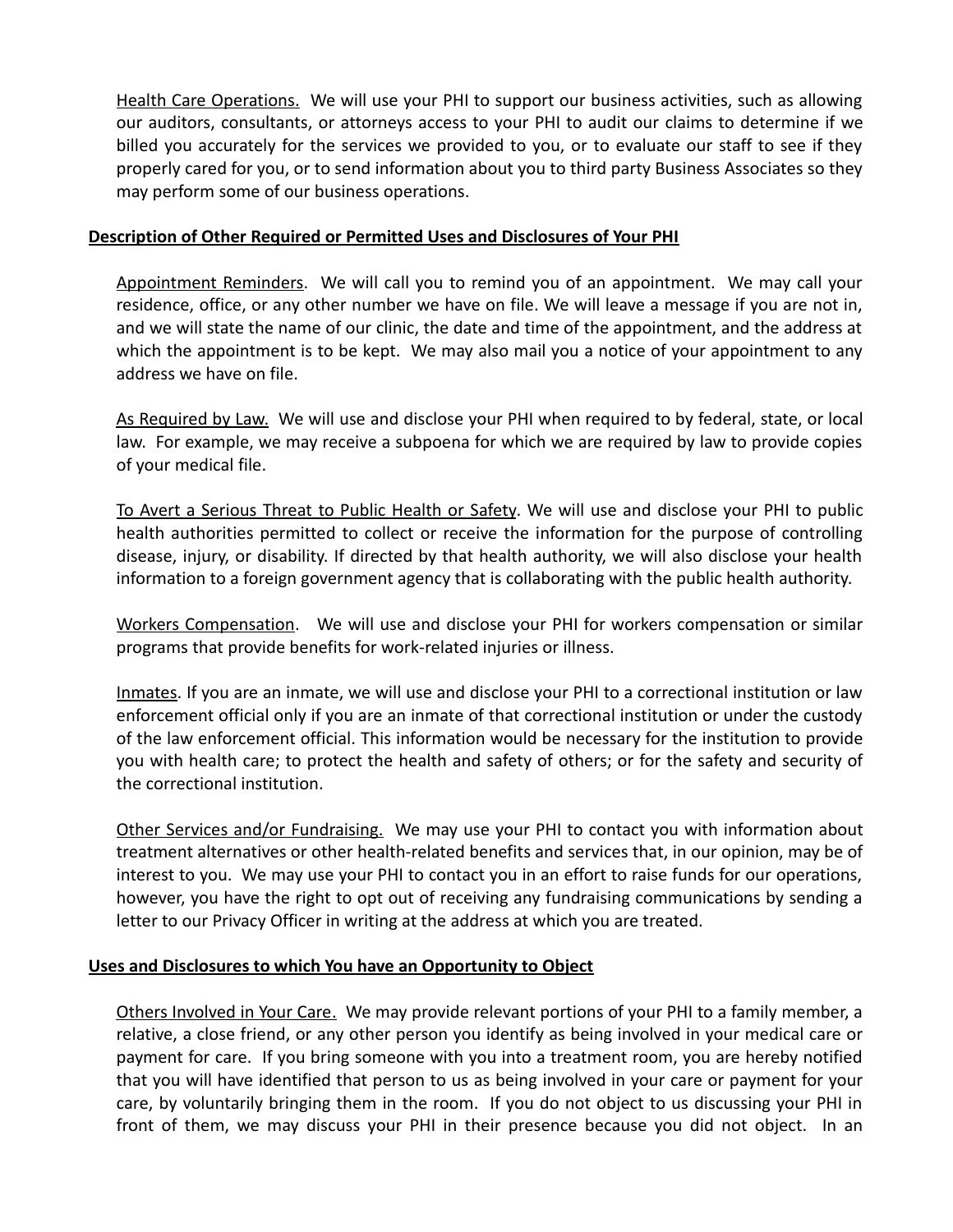emergency or when you are not capable of agreeing or objecting to these disclosures, we will disclose PHI as we determine is in your best interest, but will tell you about it after the emergency, and give you the opportunity to object to future disclosures to family and friends.

#### **Uses and Disclosures that Require Your Signed Authorization**

There are certain uses and disclosures of your PHI that require your written authorization. For example, most uses and disclosures of psychotherapy notes (where appropriate), uses and disclosures of PHI for marketing purposes, and disclosures that constitute a sale of PHI require your signed authorization. Also, any use or disclosure of your PHI not described in this Notice requires your signed authorization.

#### **Your Right to Revoke Your Authorization**

If you sign an authorization allowing us to use or disclose your PHI outside of the uses and disclosures made in this Notice, you may revoke that authorization by advising us in writing with a letter addressed to Privacy Officer, at the address where we treat you. Your revocation will become effective as soon as we are reasonably able to enter it into our records, which is typically within 5 business days after we receive the letter. Your revocation will not affect our prior reliance on your authorization prior to the effective date of revocation.

#### **Your Right to Restrict Certain PHI to a Health Plan**

You have the right to require us to restrict any disclosure of your PHI to a health plan regarding an item or service for which you (or someone on your behalf - other than a health plan) paid out-ofpocket to us the entire amount due for the health care item or service which we provided and billed to you. You must make such a request in writing to us, with a letter addressed to Privacy Officer at the address where you receive your treatment. If you make such a request, we are required to honor it.

#### **Notification in Case of Breach of Unsecured PHI**

In the event of an unauthorized or improper use or disclosure of your PHI (i.e., a "breach"), you have the right to receive, and we will notify you of the circumstances surrounding, the breach, what we have done to investigate and mitigate it, and how to best protect yourself in our opinion.

#### **Patient Rights Related to PHI**

In addition to your other rights provided herein, you have the right to:

Request an Amendment. You have the right to request that we amend your medical information if you feel that it is incomplete or inaccurate. You must make this request in writing to our Privacy Officer, stating what information is incomplete or inaccurate and the reasoning that supports your request. We are permitted to deny your request if it is not in writing or does not include a reason that we believe supports the request. We may also deny your request if the information was not created by us, or the person who created it is no longer available to make the amendment.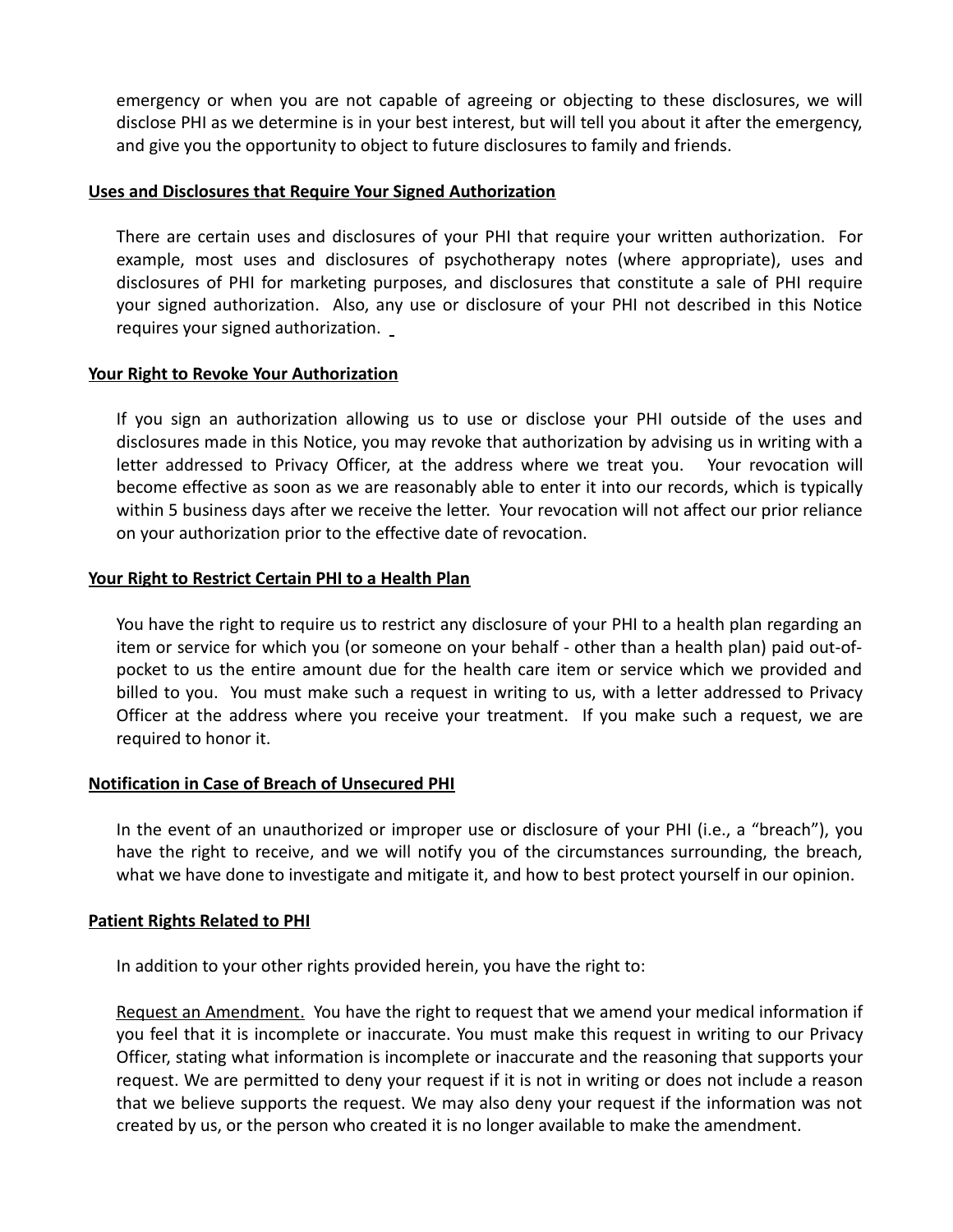Request Restrictions. You have the right to request a restriction of how we use or disclose your medical information for treatment, payment, or health care operations. For example, you could request that we not disclose information about a prior treatment to a family member or friend who may be involved in your care or payment for care. Your request must be made in writing to the Privacy Officer addressed to the address at which you receive care. We are not required to agree to your request. If we do agree, we will comply with your request except for emergency treatment.

Inspect and Copy. You have the right to inspect and copy the PHI we maintain about you in our designated record set for as long as we maintain that information. This designated record set includes your medical and billing records, as well as any other records we use for making decisions about you. Any psychotherapy notes that may have been included in records we received about you are not available for your inspection or copying, by law. We may charge you a fee for the costs of copying, mailing, or other supplies used in fulfilling your request. If you wish to inspect or copy your medical information, you must submit your request in writing to our Privacy Officer at address at which you receive treatment. We will have 30 days to respond to your request for information that we maintain at our facility. If the information is stored off-site, we are allowed up to 60 days to respond but must inform you of this delay. HITECH expands this right, giving individuals the right to access their own e-health record in an electronic format if we maintain your records in an electronic format, and to direct us to send the e-health records directly to a third party. We may only charge for labor costs under electronic transfers of e-health records.

An Accounting of Disclosures. You have the right to request a list of the disclosures of your health information we have made that were not for treatment, payment, or health care operations. Your request must be in writing and must state the time period for the requested information. You may not request information for any dates prior to April 14, 2003, nor for a period of time greater than six years (our legal obligation to retain information). Your first request for a list of disclosures within a 12-month period will be free. If you request an additional list within 12-months of the first request, we may charge you a fee for the costs of providing the subsequent list. We will notify you of such costs and afford you the opportunity to withdraw your request before any costs are incurred.

Request Confidential Communications. You have the right to request how we communicate with you to preserve your privacy. For example, you may request that we call you only at your work number, or by mail at a special address or postal box. Your request must be made in writing and must specify how or where we are to contact you. We will accommodate all reasonable requests; however, we will not accommodate a request that we perceive is an attempt to avoid receiving notice of a bill for the payment of our services.

File a Complaint. If you believe we have violated your medical information privacy rights, you have the right to file a complaint with us or directly to the Secretary of the United States Department of Health and Human Services: U.S. Department of Health & Human Services, 200 Independence Avenue, S.W. Washington, D.C. 20201, Phone: (202) 619-0257, Toll Free: (877) 696-6775. To file a complaint with us, you must make it in writing within 180 days of the suspected violation. Provide as much detail as you can about the suspected violation and send it to our Privacy Officer at the address at which you were treated. No patient will be retaliated against for making a complaint.